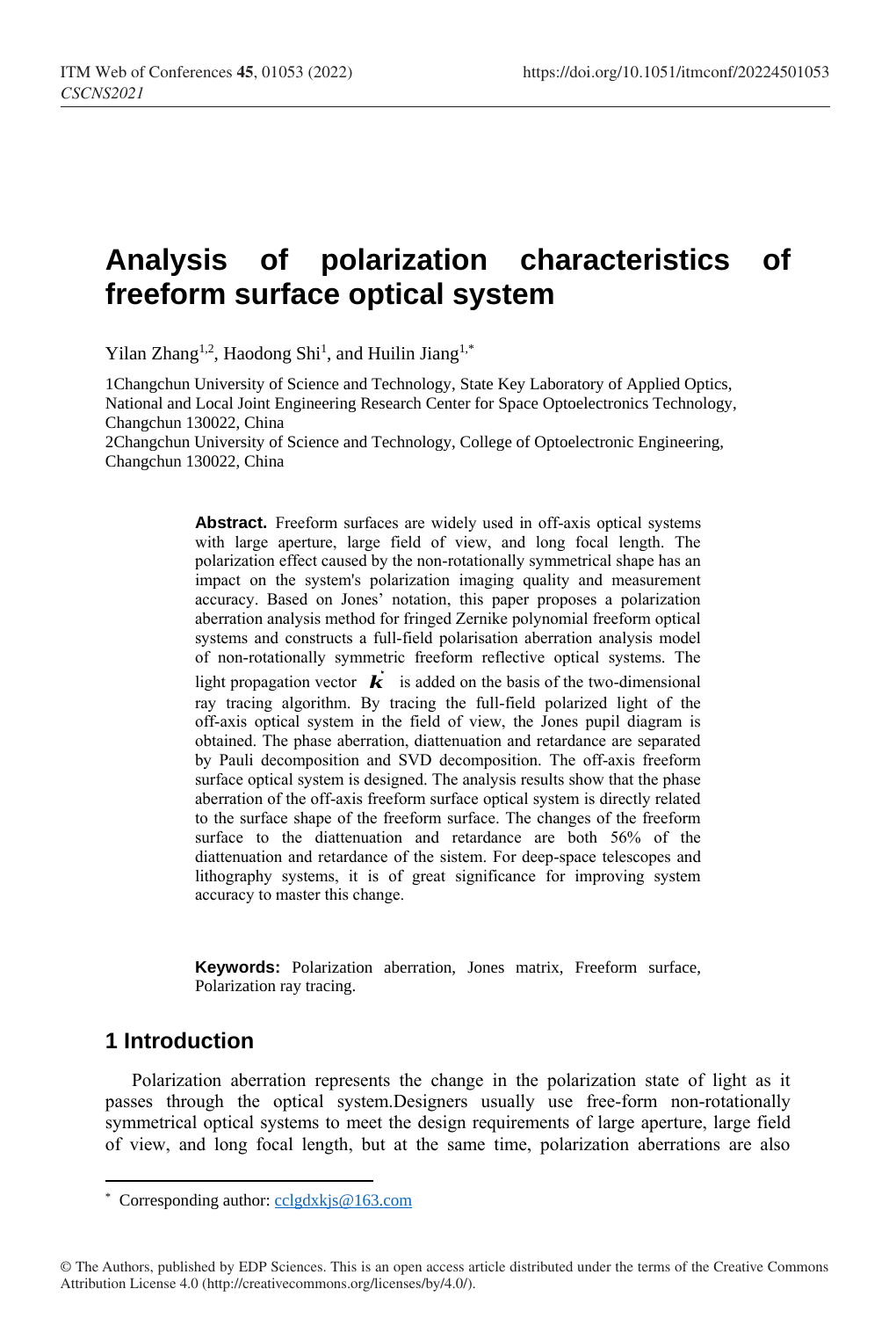introduced, which affects the imaging quality and measurement accuracy of the system<sup>[1]</sup>. Therefore, grasping the mechanism of the free-form surface on the polarization aberration of the non-rotationally symmetric optical system is helpful to analyze and control the polarization aberration distribution of the optical system.

In 1987, Chipman proposed the theory of polarization aberration and decomposed diattenuation and retardance using the eigenvalues of the Jones matrix[2]. James P decomposed and expanded the polarization aberration function into a polarizationaberration  $matrix^{[3]}$ . At present, there is no theoretical model method for the analysisof the polarization aberration characteristics of non-rotationally symmetric optical systems with freeform<sup>[4]</sup>. It is difficult for designers to predict the impact of polarization aberrations on the imaging quality of such optical systems. Therefore, the study of polarization aberration distribution characteristics of non-rotationally symmetric optical systems with freeform can not only further perfect the theoretical system of polarization aberration, but also provide important guidance for the application of freeform surfaces in non-rotationally symmetric polarization imaging systems.

# **2 Polarization aberration analysis method of freeform surface optical system**

### **2.1 Jones matrices**

This section focuses on the relative changes in the phase and amplitude of polarized light in optical systems. Compared with the Muller matrix, the Jones representation can more intuitively express the relationship between phase aberration, diattenuation, retardance, and freeform surfaces. Therefore, the polarization theory based on the Jones vector and Jones matrix is employed in this study [5].

A Jones matrix is typically used to describe the entire beam cross-section through the optical element. The polarization change of the optical system along different optical paths can be represented as a polarization aberration function  $J(h, \rho, \lambda)$ :

$$
\boldsymbol{J}\left(\boldsymbol{h},\boldsymbol{\rho},\lambda\right) = \begin{pmatrix} j_{11}\left(\boldsymbol{h},\boldsymbol{\rho},\lambda\right) & j_{12}\left(\boldsymbol{h},\boldsymbol{\rho},\lambda\right) \\ j_{21}\left(\boldsymbol{h},\boldsymbol{\rho},\lambda\right) & j_{22}\left(\boldsymbol{h},\boldsymbol{\rho},\lambda\right) \end{pmatrix} \tag{1}
$$

Where  $J$  is the Jones matrix related to the optical path, which is a function of the object coordinate  $h$ , aperture coordinate  $\rho$ , and wavelength  $\lambda$ . The polarization aberration function  $J(h, \rho, \lambda)$  comprehensively describes the polarization characteristics of the optical system, where the phase term  $\phi_0(h, \rho, \lambda)$  is related to the wave aberration function  $W(\boldsymbol{h}, \boldsymbol{\rho}, \lambda)$  of geometrical optics as follows<sup>[6]</sup>:

$$
W(\boldsymbol{h}, \boldsymbol{\rho}, \lambda) = \frac{\lambda}{2\pi} \phi_0(\boldsymbol{h}, \boldsymbol{\rho}, \lambda)
$$
\n(2)

The phase aberration is closely related to the optical path difference, which changes owing to the introduction of the freeform surface. Diattenuation and retardance are also related to factors such as the angle of incidence of light. Owing to the non-rotational symmetry of the freeform surface, the angle of incidence of light changes slightly.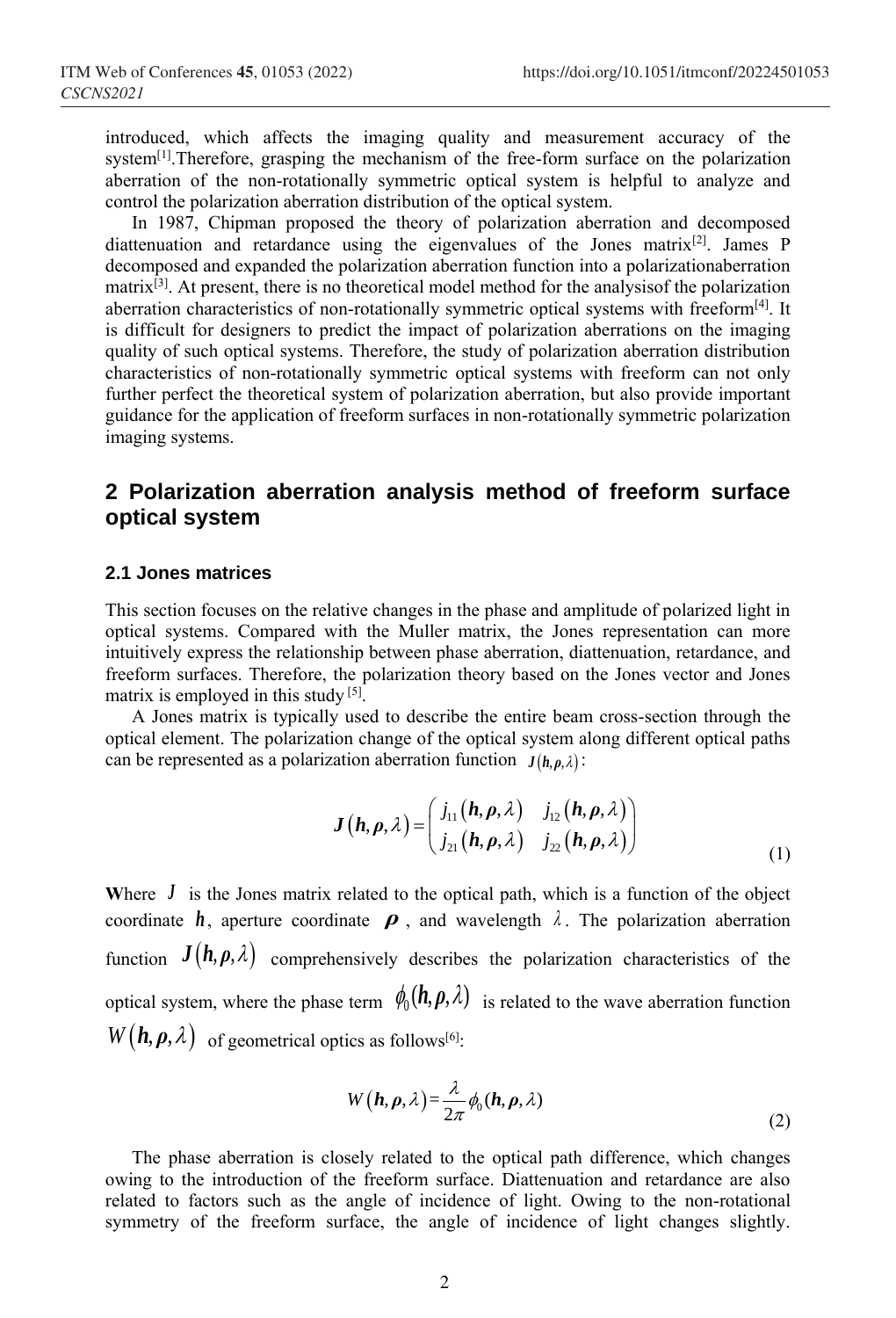Therefore, studyingthepolarization aberrations in non-rotationally symmetric optical systems with freeform is essentially an in-depth analysis and calculation of phase aberrations, diattenuation, and retardance.

### **2.2 Establishment of the freeform polarization aberration analysis method**

The phenomenon of the difference in the angle of incidence of light at different points on the interface is caused by the multi-degree-of-freedom characteristic of the freeform surface. Theoretically, the traditional paraxial polarization aberration plays a role in analyzing the polarization of the coaxial system, but it is very difficult to directly analyze the polarization characteristics of the freeform surface non-rotationally symmetric system.In this paper, the freeform surface and the phase aberration expressed by fringe Zernike polynomials are combined. The diattenuation and retardance of the full field of view and the full aperture are analyzed through the correlation between the two, and then the overall influence of the Jones matrix of the system is analyzed.

#### *2.2.1 Phase aberrations introduced by freeform surfaces*

This paper uses the advantage of Zernike polynomials to fit full-field non-rotationally symmetric surfaces to represent freeform surfaces. According to formula (2), it is observed that there is a quantitative relationship between wave aberration and phase aberration. The multiple degrees of the shape of the freeform surface will affect the optical path difference of the system to varying degrees, thereby affecting the wave aberration. Therefore, the free-form surface expressed by fringe Zernike polynomial is related to phase aberration through wave aberration. The Zernike polynomial expression is vectorized, and the wave aberration theory is used to analyze the aberration produced by the Zernike polynomial free surface. In addition, we discovered the relationship between the Zernike free-form surface and the phase aberration. Therefore, the phase aberration analysis method of Zernike polynomial freeform surface is established. The specific process is as follows:

First, vectorize the Zernike polynomial originally expressed in polar coordinates. The higher-order oscillation part of the Zernike polynomial free-form surface can be expressed as

$$
\vec{C}_{x/y} = C_{x/y} e^{im\alpha_{x/y}}
$$
\n(3)

where  $C_{x/y}$  represents the magnitude of the coefficient vector,  $\alpha_{x/y}$  represents the direction of the coefficient vector, and  $m$  represents the multiple of the azimuth angle  $\phi$ of the Zernike polynomial. The specific relationship is as follows:

$$
\begin{cases}\nC_{x/y} = \sqrt{C_x^2 + C_y^2} \\
\alpha_{x/y} = \frac{\pi}{2} - \frac{1}{m} \arctan\left(\frac{C_y}{C_x}\right)\n\end{cases}
$$
\n(4)

 $\alpha_{x/y}$  has been modified. It is stipulated that  $\alpha_{x/y}$  represents the angle of clockwise rotation from the +Y axis in the right-hand coordinate system.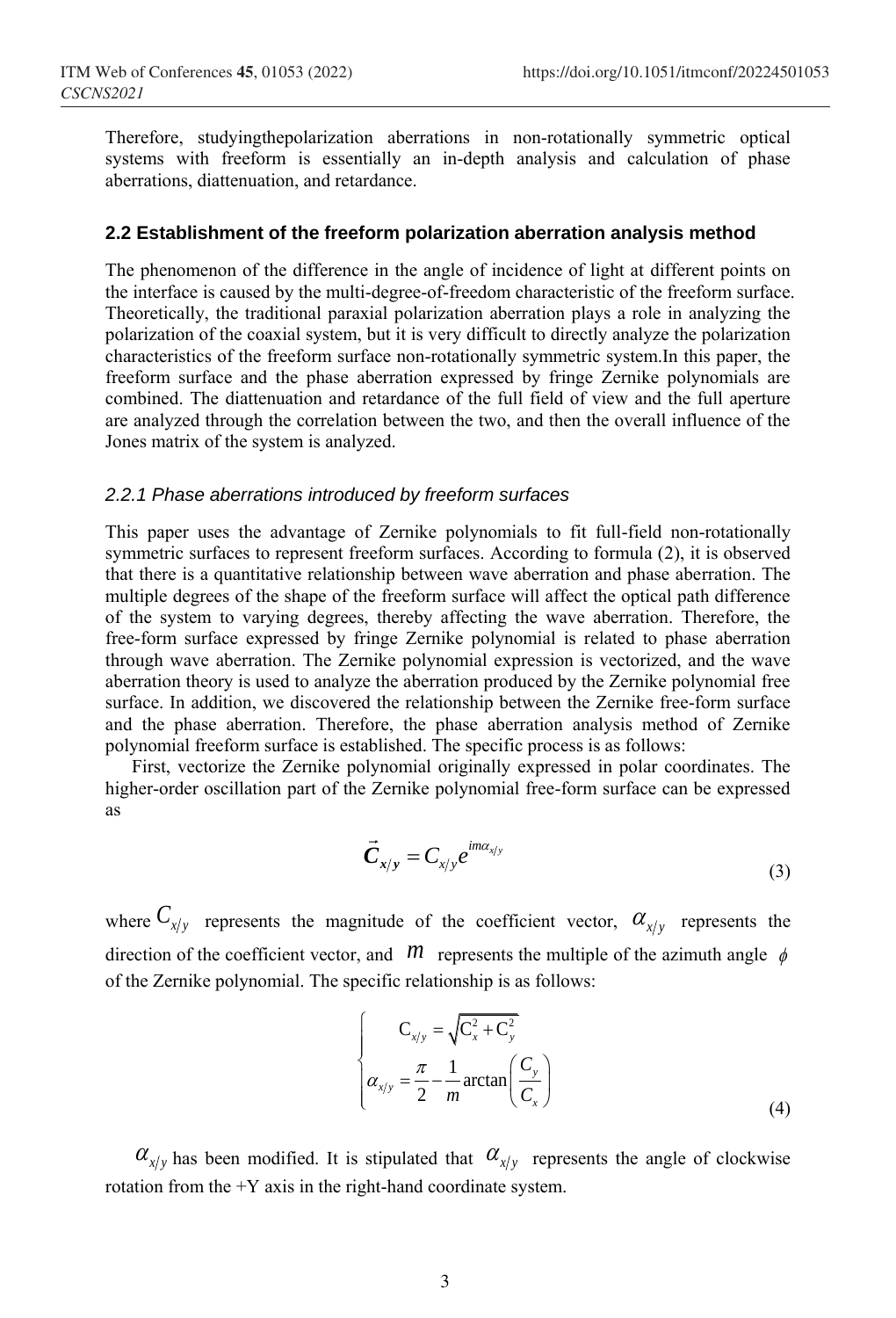According to the formula (2), when the freeform surface is far from the diaphragm position, the contribution of the phase aberration is

$$
\phi_0(\boldsymbol{h}, \boldsymbol{\rho}, \lambda) = \frac{2\pi}{\lambda} \delta_{x/y}(\boldsymbol{\rho}) = \frac{2\pi}{\lambda} \cdot \frac{(n_2 - n_1)}{\lambda} \bar{C}_{x/y} \cdot Z(\boldsymbol{\rho})
$$
(5)

where  $n_1$  and  $n_2$  are the refractive indices of the medium in which the incident and outgoing rays are located,  $\lambda$  is the wavelength, and  $Z(\rho)$  is the Zernike polynomial vectorized according to the formula  $\rho = \rho \begin{pmatrix} \sin(\phi) \\ \cos(\phi) \end{pmatrix}$  $(\phi)$ sin cos *ρ*  $(\sin(\phi))$  $= \rho \begin{bmatrix} 1 & 1 \\ 1 & 1 \end{bmatrix}.$  $\left(\cos(\varphi)\right)$  $\phi$  $\rho_{\cos(\phi)}$ .



**Fig. 1.** Schematic diagram of polarized light refraction, reflection, and optical path difference on the qth plane.

It is worth noting that the wave aberration distribution of an optical system is closely related to the position of the diaphragm. Then the phase aberration distribution is also close to the diaphragm position. When the entrance pupil diameter is constant, and the diaphragm position is located on the spherical surface and away from the spherical surface, there is a pupil offset vector  $\overrightarrow{AB}$  between the two regions of the off-axis field of view incident on the mirror through the diaphragm. The pupil offset vector will redistribute the phase aberration of the optical system, as shown in formula (6):

$$
\phi_0(\rho) = \phi_0(\rho' + \Delta h) \tag{6}
$$

When the freeform surface is far from the diaphragm position, the aperture of the light irradiated onto it is shifted. The aperture is shifted by vector  $\Delta h$ . The phase aberration contribution of the freeform surface will correspondingly become

$$
\phi_0(\boldsymbol{h}, \boldsymbol{\rho}, \lambda) = \frac{2\pi}{\lambda} \delta_{x/y} (\boldsymbol{\rho}) = \frac{2\pi}{\lambda} V_{x/y} \cdot Z (\boldsymbol{\rho} + \Delta \boldsymbol{h})
$$
\n(7)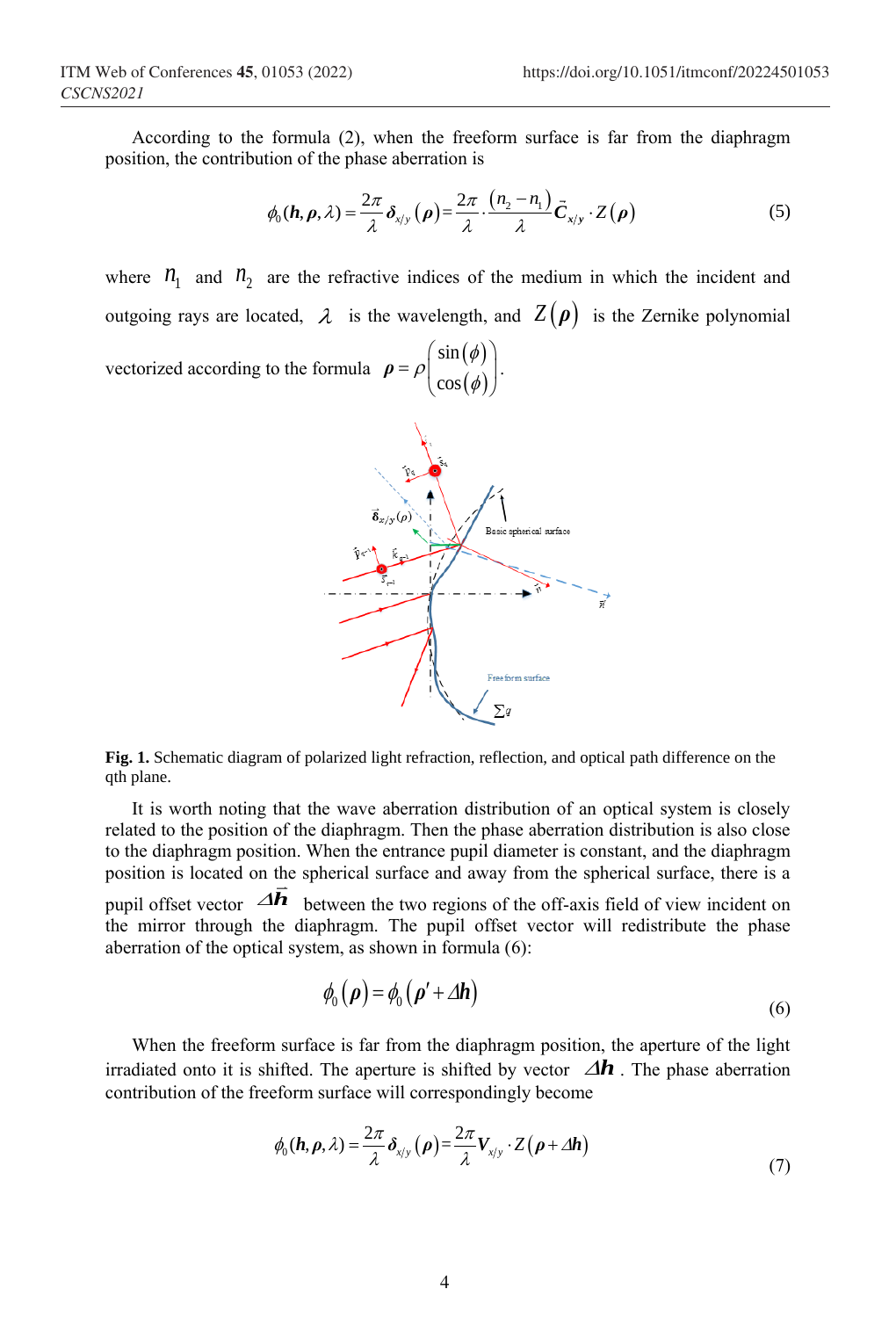Equation (7) shows that although the Zernike polynomial is only related to the aperture, when it is far from the diaphragm position, its aberration contribution may also be related to the field of view.

### *2.2.2 Diattenuation and retardance introduced by freeform surfaces*

The traditional polarization ray-tracing algorithm uses two-dimensional polarization ray tracing [7-9], which uses the Jones matrix to characterize the polarization properties of the optical interface [10-12]. Because the normal vector of each point on the freeform surface is different, the direction of the emitted ray corresponding to the light incident at different angles is also different. Adding the propagation vector  $\boldsymbol{k}$  of the light to the traditional two-dimensional matrix can improve analysis of the polarization properties of optical systems containing freeform surfaces. In the following, based on the Zernike freeform surface expression method, a freeform surface polarization ray-tracing algorithm is constructed, and the influence of the freeform surface on the diattenuation and retardance is analyzed.

The Jones matrix added to the propagation vector  $\boldsymbol{k}$  as a matrix  $P_q$  of  $3 \times 3$ . In the

global coordinate system, the polarization transformation matrix  $P_{total}$  representing the polarization transformation of the optical system for the incident light is obtained by tracing the freeform polarized ray.

$$
E_{out} = P_{total} \cdot E_{in} = \prod_{q=1}^{Q} P_q \cdot E_{in}
$$
\n(8)

In (8),  $E_{in}$  and  $E_{out}$  represent the Jones vectors of the incident and emerging light beams, and the matrix  $P_q$  represents the change in the polarization state of the incident beam at the *q*th interface, as shown in Fig. 4. The relationship between  $P_{q}$  and  $k$  , *s* and *p* components of the light beam at the optical interface is

$$
\boldsymbol{P}_{q} = \begin{pmatrix} s_{x,q} & p_{x,q} & k_{x,q} \\ s_{y,q} & p_{y,q} & k_{y,q} \\ s_{z,q} & p_{z,q} & k_{z,q} \end{pmatrix} \begin{pmatrix} a_{s,q} & 0 & 0 \\ 0 & a_{p,q} & 0 \\ 0 & 0 & 1 \end{pmatrix} \begin{pmatrix} s_{x,q-1} & s_{y,q-1} & s_{z,q-1} \\ p_{x,q-1} & p_{y,q-1} & p_{z,q-1} \\ p_{x,q-1} & k_{y,q-1} & k_{z,q-1} \end{pmatrix} \tag{9}
$$

Where  $a_{s,q}$  and  $a_{p,q}$  are the amplitude transmission (reflection) coefficients of the *S* and *p* components of the qth interface, respectively.  $S_{m,q-1}$ ,  $p_{m,q-1}$ , and  $k_{m,q-1}$   $(m = x, y, z)$ represent the coordinates of the  $k$ ,  $\delta$  and  $p$  components of the incident light in the global coordinate system.  $(m = x, y, z)$  represent the coordinates of the **k**, *s* and **p** components of the emerging light in the global coordinate system.

Employing the freeform surface polarization ray-tracing algorithm for the incident beam in a specific direction, the polarization conversion matrix  $P_{total}$  of the beam can be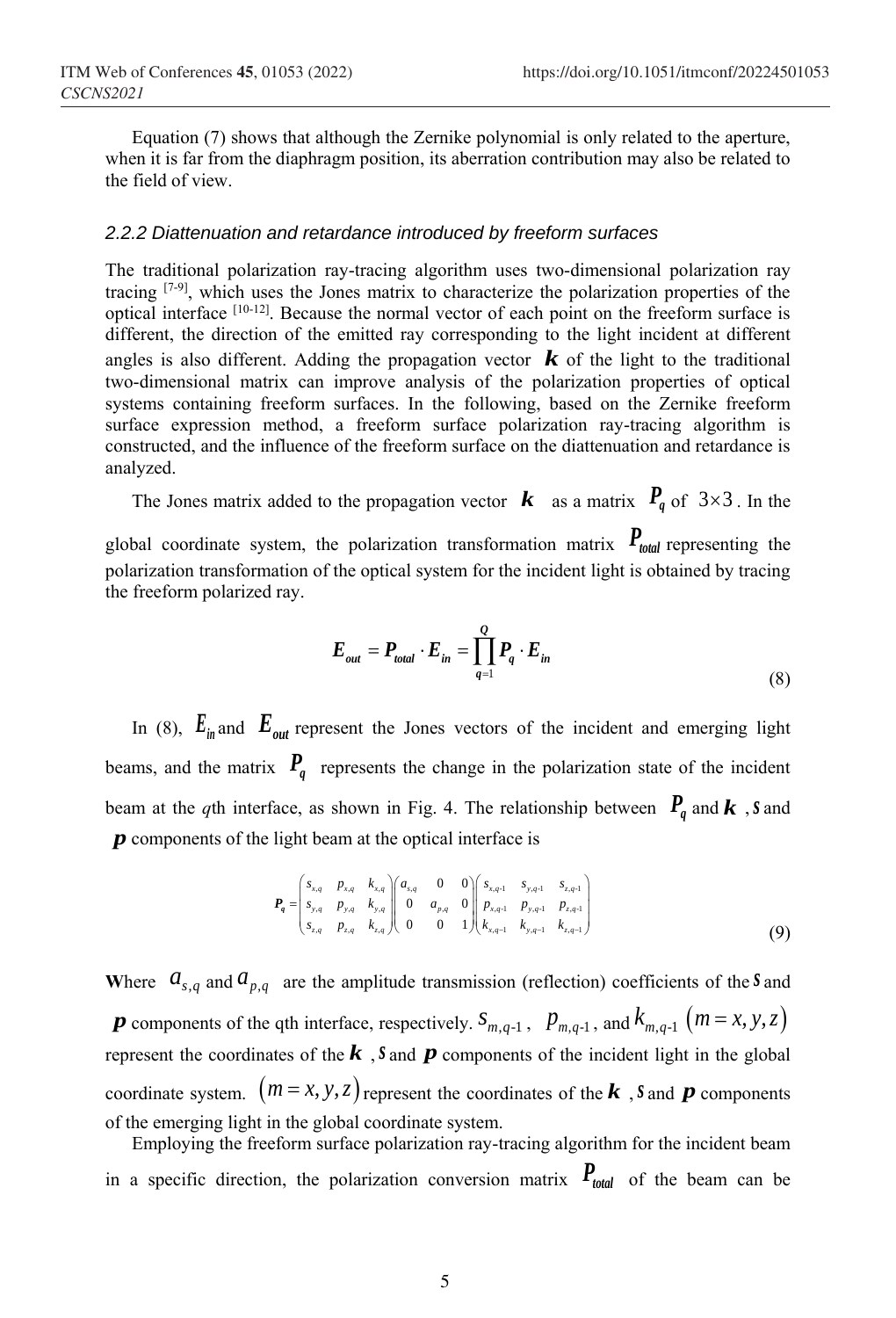calculated for each interface of the system. The singular value decomposition of  $P_{total}$  can be performed as follows.

$$
\mathbf{P}_{total} = \mathbf{U} \mathbf{D} \mathbf{V}^{\dagger} \n= \begin{bmatrix} k_{x,Q} & u_{x,1} & u_{x,2} \\ k_{y,Q} & u_{y,1} & u_{y,2} \\ k_{z,Q} & u_{z,1} & u_{z,2} \end{bmatrix} \begin{bmatrix} 1 & 0 & 0 \\ 0 & \Lambda_1 & 0 \\ 0 & 0 & \Lambda_2 \end{bmatrix} \begin{bmatrix} k_{x,0} & k_{y,0} & k_{z,0} \\ v_{x,1} & v_{y,1} & v_{z,1} \\ v_{x,2} & v_{y,2} & v_{z,2} \end{bmatrix}
$$
\n(10)

The polarization transformation matrix  $P_{total}$  is decomposed into two unitary matrices *U*, *V* and a diagonal matrix  $D \cdot \Lambda_1$ ,  $\Lambda_2(\Lambda_1 \geq \Lambda_2)$  contained in the diagonal matrix D are the eigenvalues of the polarization transformation matrix  $P_{total}$ .  $k_0$ ,  $k_0$  in the matrix correspond to the propagation direction of the incident light and the propagation direction of the emerging light after Q refraction and reflection.  $V_1$   $V_2$  and  $U_1$   $U_2$ correspond to the eigenpolarization states in the entrance pupil and the exit pupil of the optical system, respectively, and they satisfy the following relationship:

$$
P_{\text{total}} \cdot v_1 = \Lambda_1 u_1, P_{\text{total}} \cdot v_2 = \Lambda_2 u_2, P_{\text{total}} \cdot k_0 = k_0
$$
\n(11)

According to the definition of diattenuation and retardance<sup>[13-14]</sup>, The magnitude and direction of the diattenuation and retardance of the optical system can be calculated.

# **3 Design and polarization characteristics of the off-axis three-refelection system of field of view**

In this section, a large field-of-view off-axis triple mirror optical system is designed and its polarization characteristics are analyzed. The above theory is verified.

The steps are as follows: First, establish a connection between Matlab and Zemax, transfer the system parameters obtained in Zemax to Matlab, and divide the aperture and field of view into several equal parts. Secondly, select a certain field of view point, and perform polarization ray tracing on several sampling points of the pupil under the field of view to obtain the Jones pupil diagram and the three-dimensional polarization transmission matrix under the field of view. Third, decompose the singular value of the matrix to obtain the attenuation and delay of the system in the field of view; at the same time, convert the matrix to Jones matrix and perform Pauli decomposition to obtain the phase aberration of the system in the field of view . Fourth, switch to other fields of view and perform the above operations. Finally, the polarization characteristics of the full field of view and full aperture of the optical system are obtained and analyzed.

Taking into account the need to reflect the influence of the freeform surface shape on the polarization aberration, when the optical design is carried out, each element is in a state of no eccentricity and no tilt. In order to eliminate the obstruction of the center of the system, an off-axis view field is adopted. The optical specifications of the system are shown in Table 1.

The initial structure of the optical system selects three mirrors, all of which are quadric surfaces. The edge field of view imaging is selected in the design, which can effectively eliminate the central occlusion and primary stray light, but at the same time it also brings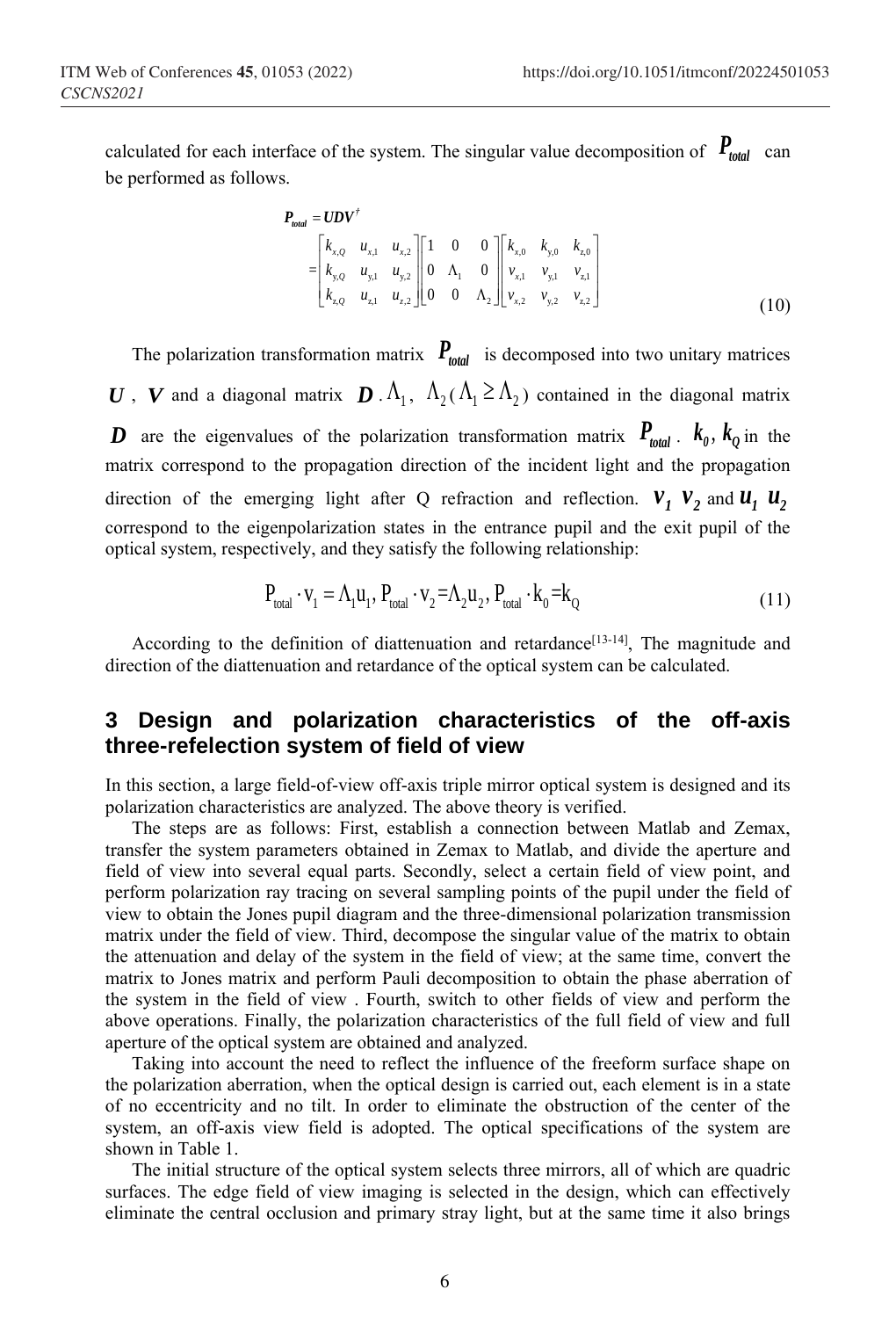about theproplem of the degradation of imaging quality and the increase of polarization aberration. A freeform surface will be introduced on the primary mirror to balance the aberration levels in each field of view. The initial structure is a Y-axis symmetric system. The off-axis direction of the field of view should be the Y-axis direction. At the same time, the selection of freeform surfaces should also consider the issue of axis symmetry. Therefore, we selected the freeform surface  $Z_5$  term to modulate the system. The theoretical analysis in the previous section shows that the surface shape of the freeform surface has a certain effect on the size and distribution of the polarization aberration. Considering that the field of view is  $20^{\circ} \times 2^{\circ}$ , the central field of view is selected as the Y-axis offset 8<sup>°</sup>. After optimization, the modulation transfer function (MTF) of each field of view of the system is greater than 0.6 at 38.5 lp/mm.

| Specification                                                                                                                | Parameters                                                                                                                                                                                                                                                                                                                                                                                                                                 |  |  |
|------------------------------------------------------------------------------------------------------------------------------|--------------------------------------------------------------------------------------------------------------------------------------------------------------------------------------------------------------------------------------------------------------------------------------------------------------------------------------------------------------------------------------------------------------------------------------------|--|--|
| Focal length                                                                                                                 | 850 mm                                                                                                                                                                                                                                                                                                                                                                                                                                     |  |  |
| F number                                                                                                                     | 6.5                                                                                                                                                                                                                                                                                                                                                                                                                                        |  |  |
| Field of view                                                                                                                | $20^{\circ}$ *2 $^{\circ}$                                                                                                                                                                                                                                                                                                                                                                                                                 |  |  |
| Distortion                                                                                                                   | $< 0.5\%$                                                                                                                                                                                                                                                                                                                                                                                                                                  |  |  |
| Pixel size                                                                                                                   | 13um                                                                                                                                                                                                                                                                                                                                                                                                                                       |  |  |
| freeform<br>$_{\rm 15}^{\rm \mu}$<br>Conic(stop)<br>Optical axis<br>붗<br>똥<br>MODULUS<br>Conic<br>Image<br>100 <sub>mm</sub> | TS 10.80, -7.00 DEG<br>  TS 8.88, -8.80 DEG<br>    TS -10.80, -8.00 DEG<br>TS 10.00, -9.00 DEG<br>TS 18.00, -9.88 DEC<br>TS 8.80, -9.08 DEC<br>TS -18.00, -9.88 DEC<br>TS 8.80, -7.00 DEG<br>   TS -10.00, -7.08 DEG<br>1.8<br>8.9<br>0.8<br>0.7<br>8.6<br>8.5<br>8.9<br>0.3<br>0.2<br>B.1<br>0.8<br>3.85<br>39.65<br>38.5<br>7.7<br>11.55<br>15.5<br>19.25<br>23.1<br>26.95<br>38.8<br>$\mathbf{a}$<br>SPATIAL FREQUENCY IN CYCLES PER MM |  |  |

|  |  |  | Table 1. Main optical indicators. |
|--|--|--|-----------------------------------|
|--|--|--|-----------------------------------|

The full-field and full-aperture freeform surface polarization ray tracing of the off-axis three-reflection system can calculate the overall diattenuation (Figure 3) and retardance (Figure 5) distribution of the system. At the same time, the distribution of diattenuation (Figure 4) and retardance (Figure 6) caused by the freeform surface are calculated. The result is consistent with the previous theoretical derivation, and the values of the diattenuation and retardance increase with the increase of the field of view. The polarization aberration caused by the freeform surface accounts for 56% of the polarization aberration of the entire system.



**Fig. 3.** Diattenuation pupil in full field of view.

**Fig. 2.** Optical system diagram and MTF diagram.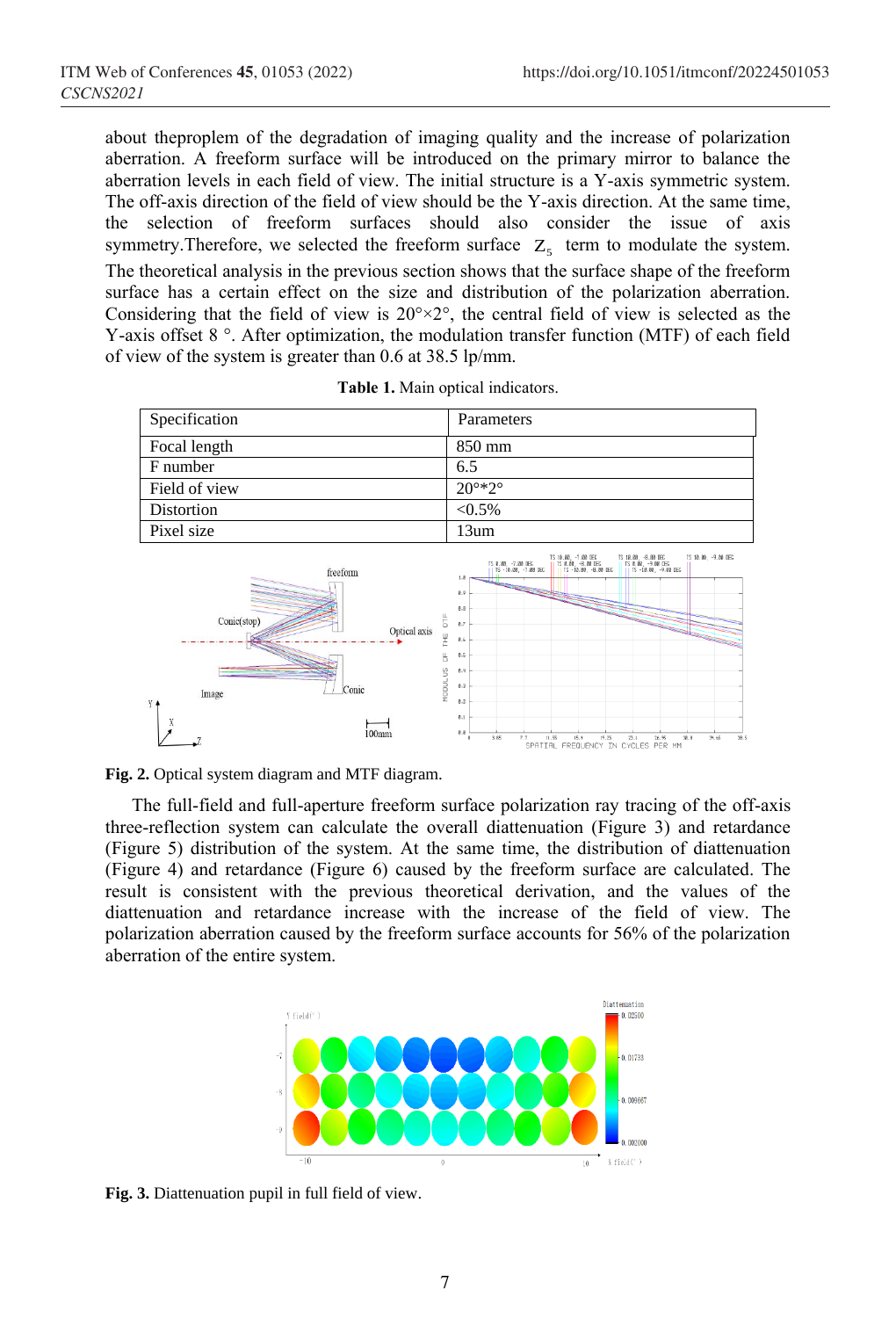

**Fig. 4.** Diattenuation pupil of freeform surface in full field of view.



**Fig. 5.** Retardance pupil in full field of view.



**Fig. 6.** Retardance pupil of freeform surface in full field of view.

# **4 Conclusions**

Based on Jones notation, this paper proposes a freeform surface optical system polarization aberration analysis method, and constructs a polarization aberration analysis model of the off-axis free-form surface optical system in the field of view. Based on the above theory, the Zernike coefficient was selected in a targeted manner, and an off-axis optical system with free-form surface field of view was designed. The design results show that the introduction of free-form surfaces not only affects the wave aberration, but also the freeform surface has a great influence on the distribution of the overall polarization aberration of the system. The polarization aberration caused by the free-form surface accounts for 56% of the polarization aberration of the entire system. The system has a  $20^{\circ} \times 2^{\circ}$  field of view, and the modulation transfer function (MTF) is greater than 0.6 at 38.5 lp/mm. Meet the design requirements.